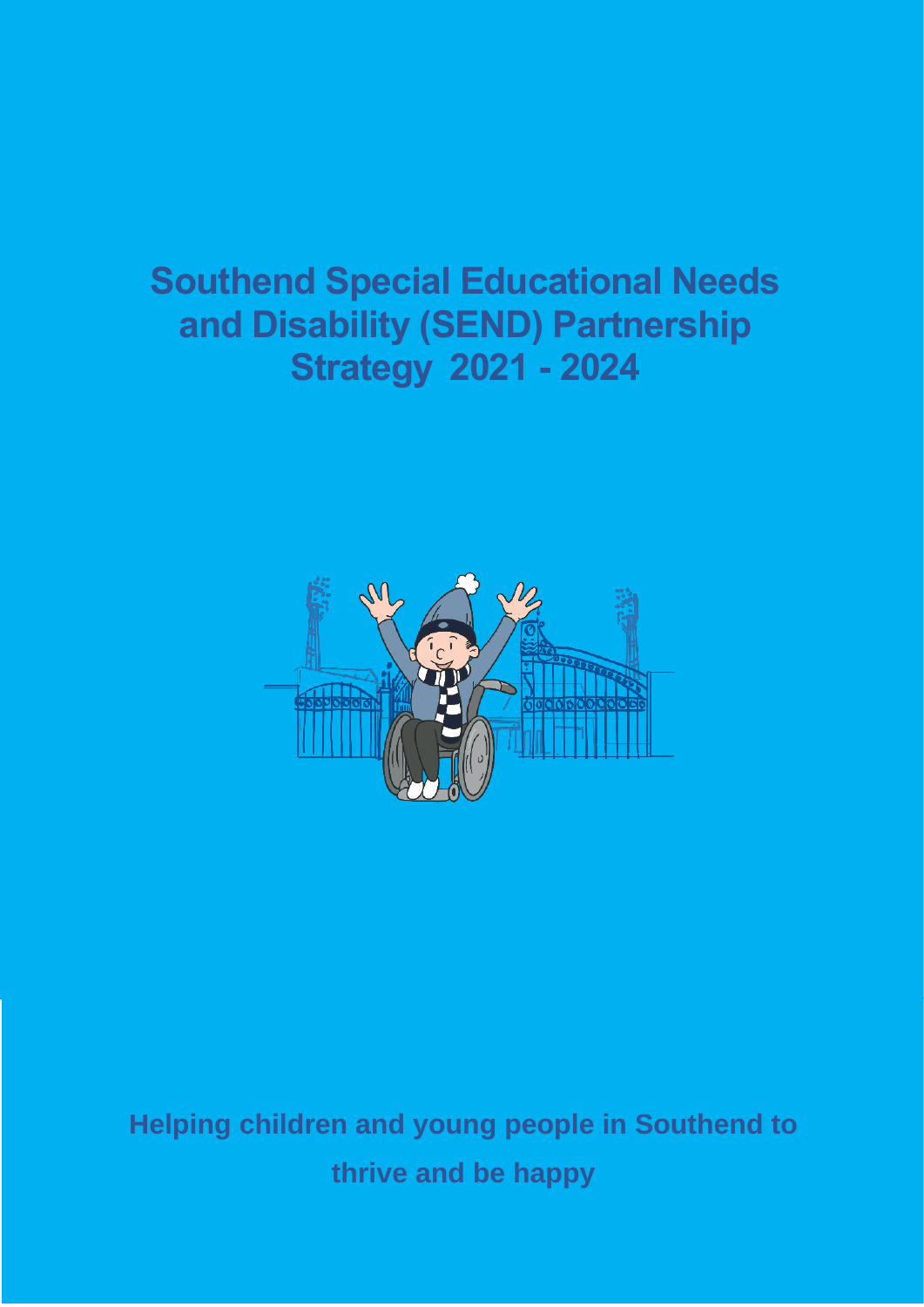# **1. Foreword**

Welcome to the Southend Special Educational Needs and Disabilities (SEND) Partnership Strategy for children and young people aged 0-25 for the period 2021 - 2024

The Southend SEND partnership is ambitious for all children and young people in the borough and this is reflected in our aspirations for children and young people with SEND. Our vision is for all children and young people to thrive and be happy in communities where families and services work together to help them achieve their potential and fulfil their dreams.

Through this strategy we will positively raise the profile of SEND, so our community understands that every child is unique and the only thing that is normal is difference.

We want children and young people to be at the centre and not at the margins. Our partnership values underpin our vision, we recognise that children and young people with SEND require additional support and a strong local partnership to help them achieve this shared vision.

This SEND Partnership strategy outlines our five key priorities, which ensure we continue to improve the lived experiences of children and young people with SEND and their families. The Strategy further develops existing work and ensures continuous improvement of the SEND offer.

Our Strategy will help signpost to a clearly defined, easily navigated, open transparent SEND system focussing on outcomes that make a real and measurable impact on the lives of the children and young people with SEND. Together we are ambitious about raising aspirations and improving outcomes through high quality local opportunities and services whilst maintaining a focus on resilience and independence towards a successful transition into adulthood and beyond.

# **2. Overview**

### **What are special educational needs and disabilities?**

*A child or young person has SEND if they have a learning difficulty or a physical or mental impairment which has a long-term and substantial adverse effect on their ability to carry out normal day-to-day activities, which calls for special educational provision to be made for them.*

This is a combined definition from the The Children and Families Act 2014 and the Equality Act 2010 and the Southend SEND Partnership has responsibilities and statutory duties to ensure that a child or young person has the support they need.

We asked our children and young people what does having SEND actually mean for you?

"People judge before getting to know you"

"It affects your confidence quite a lot"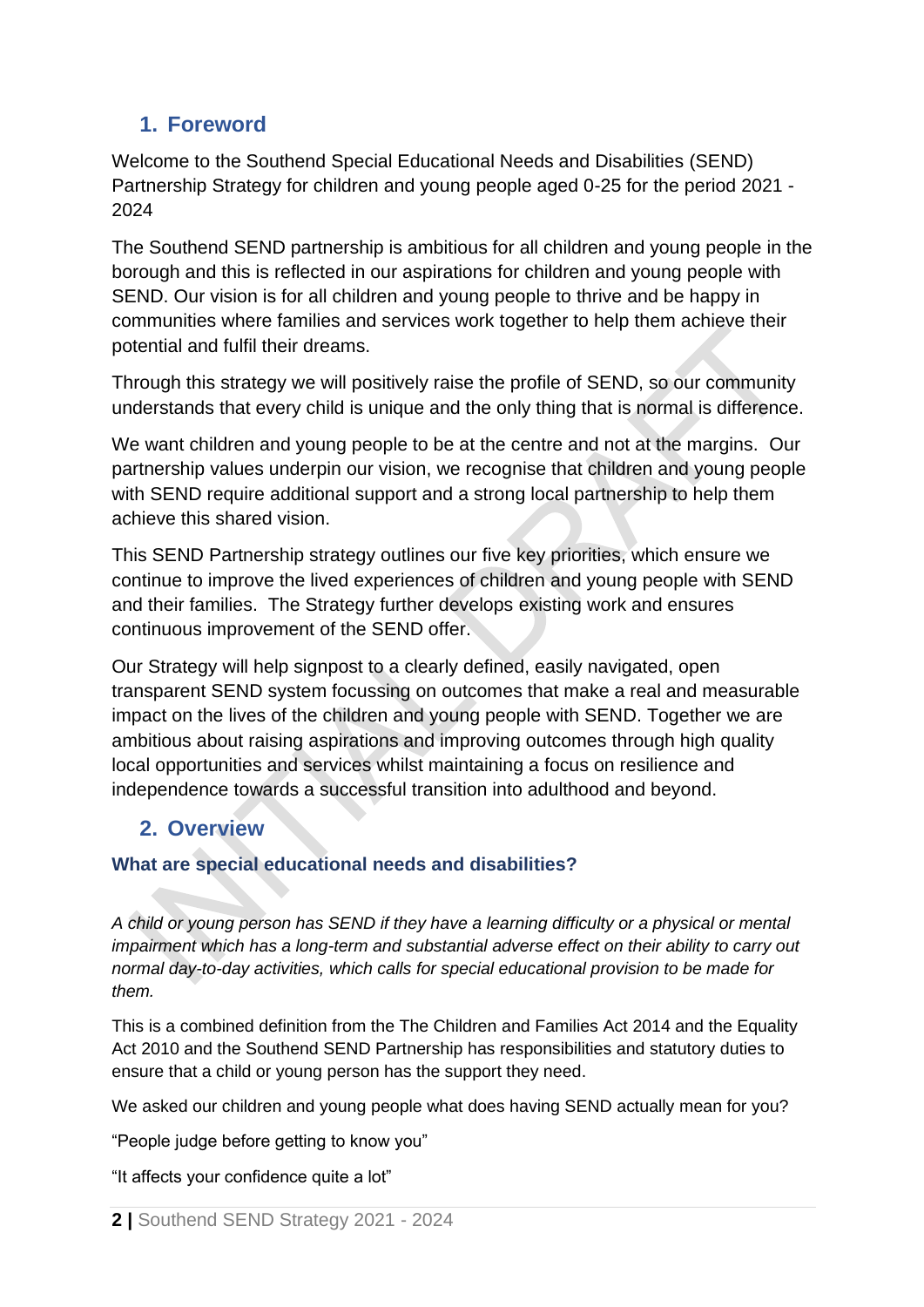"You feel the need to prove yourself"

"SEND is helpful in schools as people understand and I have support to get involved"

"I am comfortable and happy at home or at school but outside in the community is more difficult"

The Southend SEND Partnership is committed to improving and enhancing the experience of our children and young people by providing the right help and support at the right time, providing opportunities to maximise life chances, make good progress and achieve outcomes that prepare them for adulthood. We want children and young people with special educational needs and/or disabilities (SEND) and their families to thrive and be happy.

#### **The SEND Partnership**

The local area SEND partnership governance structure was implemented in November 2020\*. The Partnership is formed of Local Authority teams that deliver SEND services across Education and Early Years and both Children's and Adult Social Care:

and key stakeholders across the local area:

- Health colleagues from the Clinical Commissioning Group (CCG), The Lighthouse Centre, Southend Hospital, Essex Partnership University Hospital (EPUT).
- The Parent Carer Forum for Southend, Southend SEND Independent Forum (SSIF)
- Educational representatives from mainstream and special schools, early years and further education settings
- The voluntary sector and representatives from a range of community services such as A Better Start Southend and Healthwatch

The partnership works together to ensure the local area:

- Is effectively identifying and assessing need
- has support, provision, arrangements and services to meet local need
- supports children and young people to achieve and improve their life outcomes

The partnership aims to promote high standards and to foster a culture of continuous improvement, whilst each organisation retains its own existing line of accountability and delivery.

\* *the SEND Partnership Governance chart and related bodies can be found on our Local Offer website.*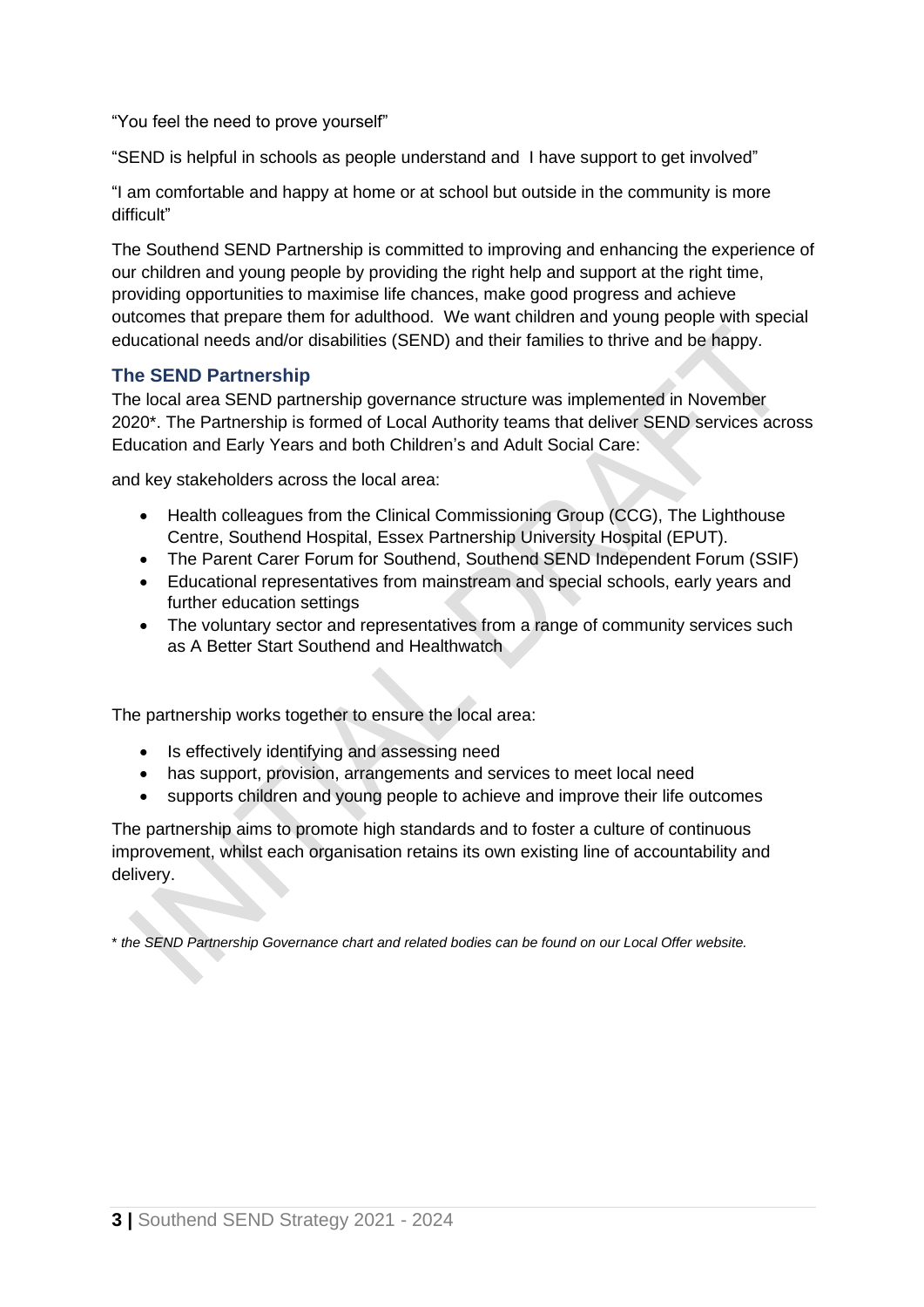# **3. Looking back**

In 2016 Southend Borough Council developed a 3 year SEND strategy which focussed on these priorities:

- 1. Timely intervention: commissioning effective services, timely identification and assessments.
- 2. Partnership working: more joined up EHC needs assessment, planning process, transitions and protocols to suport working together.
- *3.* Quality and effective SEND provision: commission or deliver a range of high quality provision (including specialist provision and outreach services) for all children and young people with SEND that work together flexibly.
- *4.* Raise attainment and expectations: set sights high for every child and young person so that their hopes and aspirations can be realised both now and in their future lives
- *5.* Ensure value for money: resources are used effectively, are cost effective and distributed equitably and transparently with performance monitoring and measurement of impact.

In 2018 a Local Area joint inspection of the SEND offer being made by the Southend SEND partnership was undertaken by the Care & Quality Commission (CQC) and Ofsted. The reveiw identified four areas of weakness. The local area sought to address these weaknesses through a written statement of action (WSOA) plan. The partnership then embarked on a three year journey to both deliver strategic priorities and evidence the impact of actions undertaken in delivering the WSOA.

In early 2021 the Southend SEND Partnership completed a 'Self-Evaluation' to evidence progress against the previous strategy, WSOA and wider improvement programmes. Whilst there was clear evidence of good and continious improvement, the Southend SEND Partnership recognised that services for children and young people with SEND could further improve, deliver better outcomes and do more to evidence the impact on children, young people with SEND and their families.

Some examples of progress and improvement were noted as follows;

- 1. Timely Intervention: New joint commissioning projects were underway. Statutory Assessment timeliness is now well above England average at 94% issued within 20 weeks
- 2. Partnership working: Multi-agency panels and protocols are in place and working effectively."Area leaders have established a multi-agency process for the assessment, decision making and quality assurance of EHC Plans".
- 3. Quality and effective SEND provision: All young people and adults with EHC plans post 16 are enrolled on full time programmes.
- 4. Raise attainment and expectations: Southend has consistently narrowed the gap to the national average over a three year period in EHCP pupils' KS1 reading, writing, science and phonics. There are fewer young people who are NEET than nationally (97.6% at December 2020 compared to 95.5% the year before and 88.2% nationally).
- 5. Ensure value for money: High Needs Block budget deficit recovered, effective place planning has ensured very few pupils (1% of total EHCPS) cannot have their needs met in a local school. A new scheme for the consistent and transparent allocation of high needs top up has been introduced in 2021.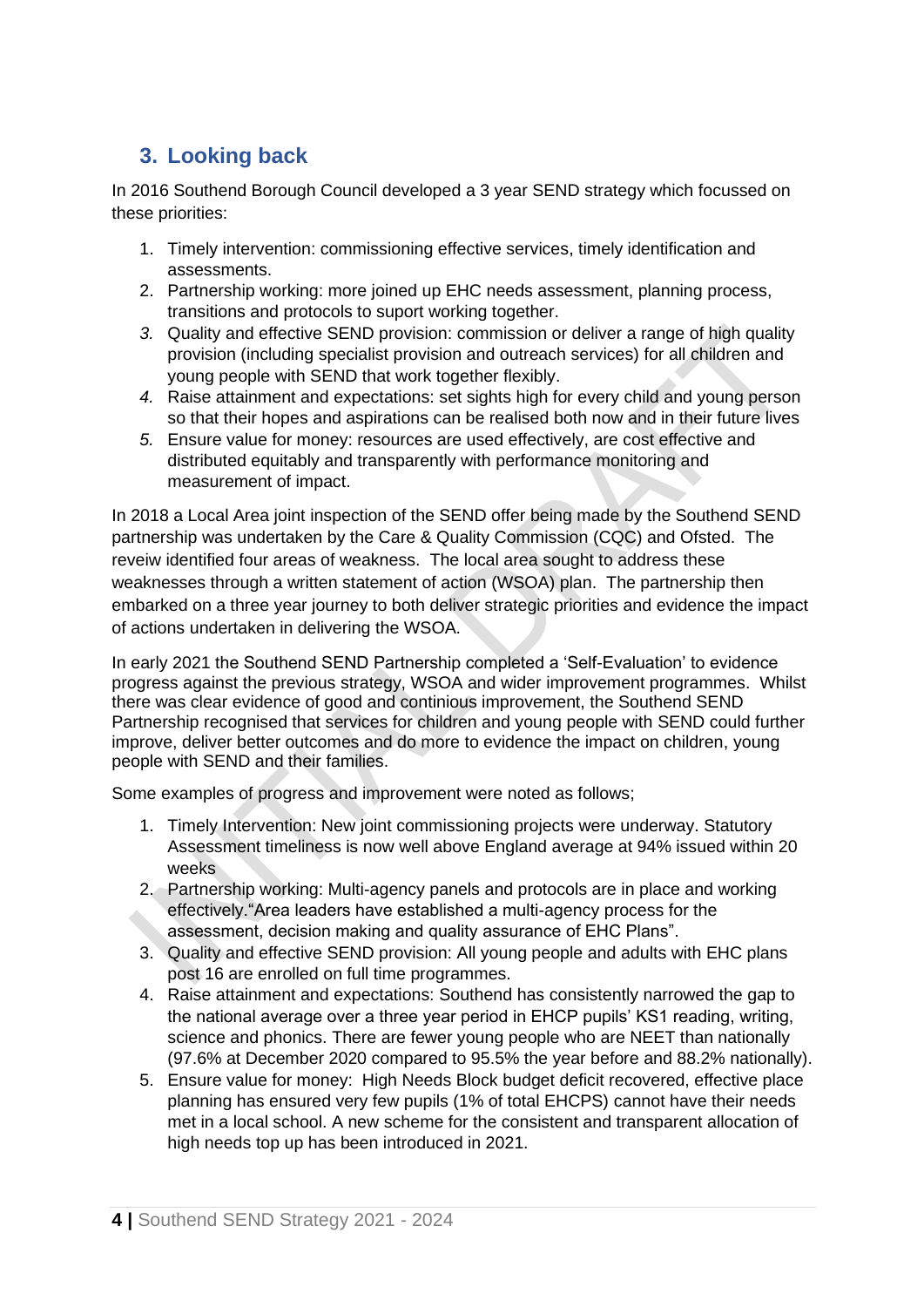An Ofsted and CQC [revisit](https://files.ofsted.gov.uk/v1/file/50164993) to check the Southend SEND Partnership's progress in addressing the four areas of weakness took place in May 2021. The revisit letter isued shortly aferwards concluded that *"The area has made sufficient progress in addressing three of the four significant weaknesses identified at the initial inspection."*

Further work was required to fully embed and evidence the impact of some of the joint commissioning activities undertaken as part of the WSOA.

# **4. Looking Forward**

In April 2021 a SEND Summit was held which included partners from the three main SEND partnership governance groups, voluntary sectors and SSIF. The Summit provided the opportunity for partners to scrutinise the evidence of progress within the Self Evaluation and reflect on future priorities, including strategic intentions and priorities for inclusion in the new Southend SEND Strategy.

This led to a wider programme of engagement with parents, carers, young people, settings and colleagues who support children and young people with special educational needs and/or disabilities. Various formats for engagement were used including online surveys group meetings and one to one conversations, all of which informed the emerging strategy.

Through our engagement activity and the consultation feedback we have listened to what children and young people with SEND and their families and carers have told us.

### **Parents and Carers told us:**

"we need joined up services with a strong parental input"

"better and quicker access to services for families"

"putting the right people in the important, supportive roles"

"help should be timely not taking years and apointments should be given in an effective time span"

"Early mental health intervention"

"Ensure that what is in the EHCP is delivered, Hold schools accountable so parent doesn't have to fight school alone for provision to be made."

### **Children and Young People told us:**

"staff need more training to help me and understand what support I need"

"Share information using videos and animations; they are easier than reading lots of writing"

"we want our own spaces where we can meet other young people and socailise and know that we have a refuge if we feel unsafe"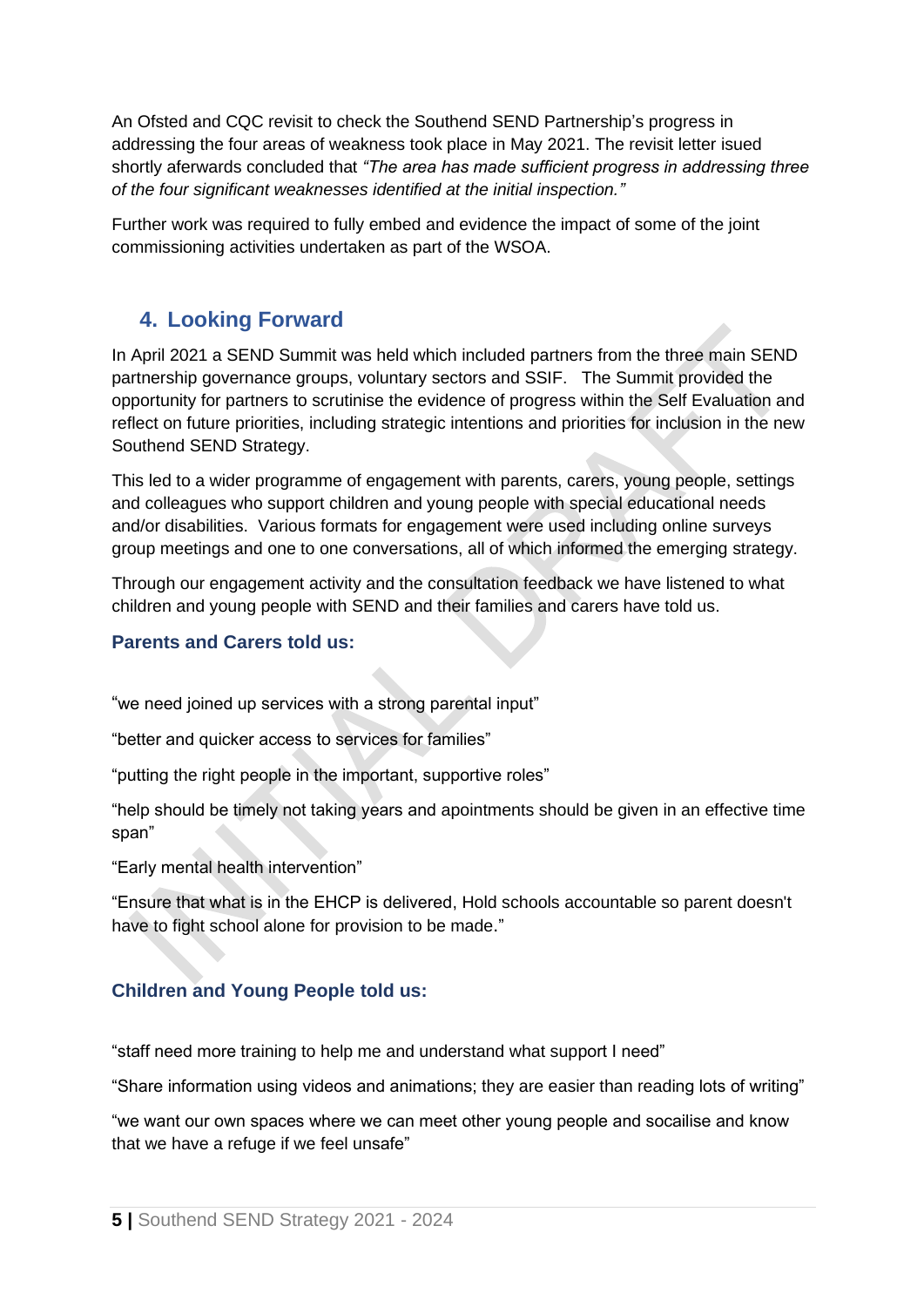"we feel we have to live up to older people's expectations and want to be valued for ourselves"

"it would be good to have taster sessions before choosing my options so I know what they're about"

We also listended to those who work closely or provide services for SEND children young people and their families.

#### **Partners told us:**

"we need better systems in place to identify SEND"

"ensure health services have capacity to undertake assessment"

"smooth transition to adult servcies"

"the voice of the child and their family should be central to all decisions made in relation to the young person's life and future"

"ensure our education workforce is fully trained and upskilled in supporting children and young people with SEND and their families"

"more investment in early intervention and prevention"

Using this feedback and incorporating it together with feedback from parents, carers, every step of the way - the SEND Summit, the Self Evaluation, the SEND Inspection Re-visit and the wider improvement programme we have shaped our vision, values and priorities for the next 3 years into the new Southend Special Education Needs and Disabilities (SEND) Strategy 2021-2024. The strategy has been co-produced across the SEND Partnership.

# **5. Our shared vision, values and priorities**

The SEND Partnership will commit to continue to draw upon the child and young person's voice and lived experiences to measure the impact of everything we do. It is part of our commitment to make a difference and to improve the life long outcomes for children and young people from across Southend. Everything we do will be shaped by better understanding of the individual needs of all children and young people with SEND and their families, no matter their circumstance, characteristics or need.

We can only do this with a whole system partnership, that has a shared mutual purpose with one vision.

### **Our Vision:**

# **Helping children and young people in Southend to thrive and be happy**

To our children and young people this means: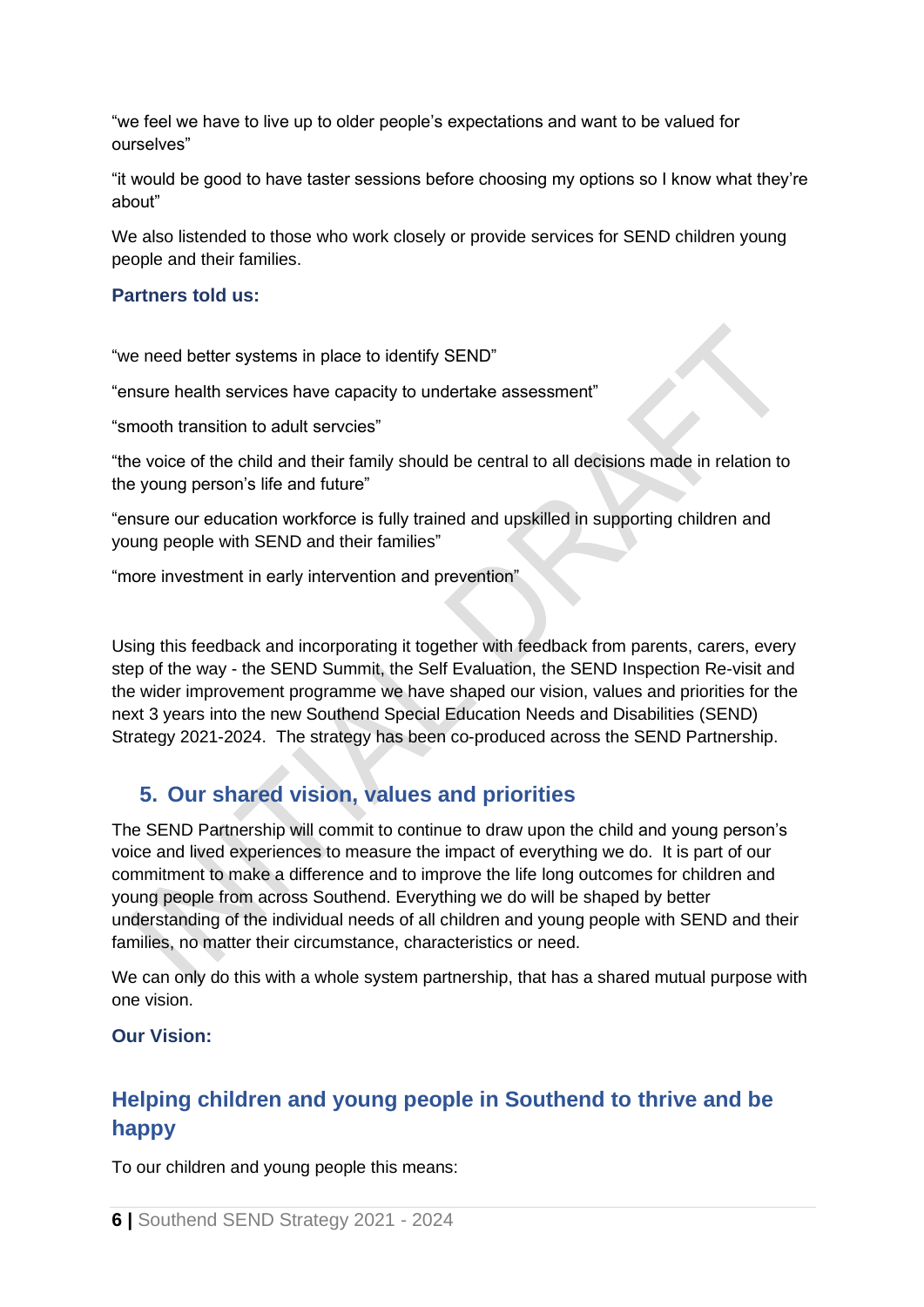

#### **Values:**

Underpinning our vision is a set of ten jointly agreed and owned values. We want Southend to be a place where all children, young people with SEND and their families:

- 1) Feel welcomed, have a voice, are listened to and are equal, respected and valued partners in decision-making.
- 2) Have high aspirations, choice and control over their future and can make a positive contribution to the wider community.
- 3) Are communicated with clearly in a respectful way through transparent and clear processes.
- 4) Are supported and nurtured through an education, health and care system that is responsive and both culturally and disability competent with skilled SEND practitioners, who understand individual circumstances and needs, and how these can be best met.
- 5) Have consistent access to the best childcare, health care, education and training opportunities and employment.
- 6) Benefit from an evidence based partnership approach to achieve the best possible outcomes.
- Benefit from a inclusive culture of high expectations where SEND practitioners ensure children and young people have equal access to services alongside their peers.
- 8) Can access services that are both responsive and preventative and not reactive.
- 9) Receive support that is person centred and flexible to personal needs and enables individuals to become the best version of themselves. The SEND offer will be underpinned by self-help and building resilience.
- 10) Supported by a Local Area SEND Partnership which is committed to continuous improvement and is open to feedback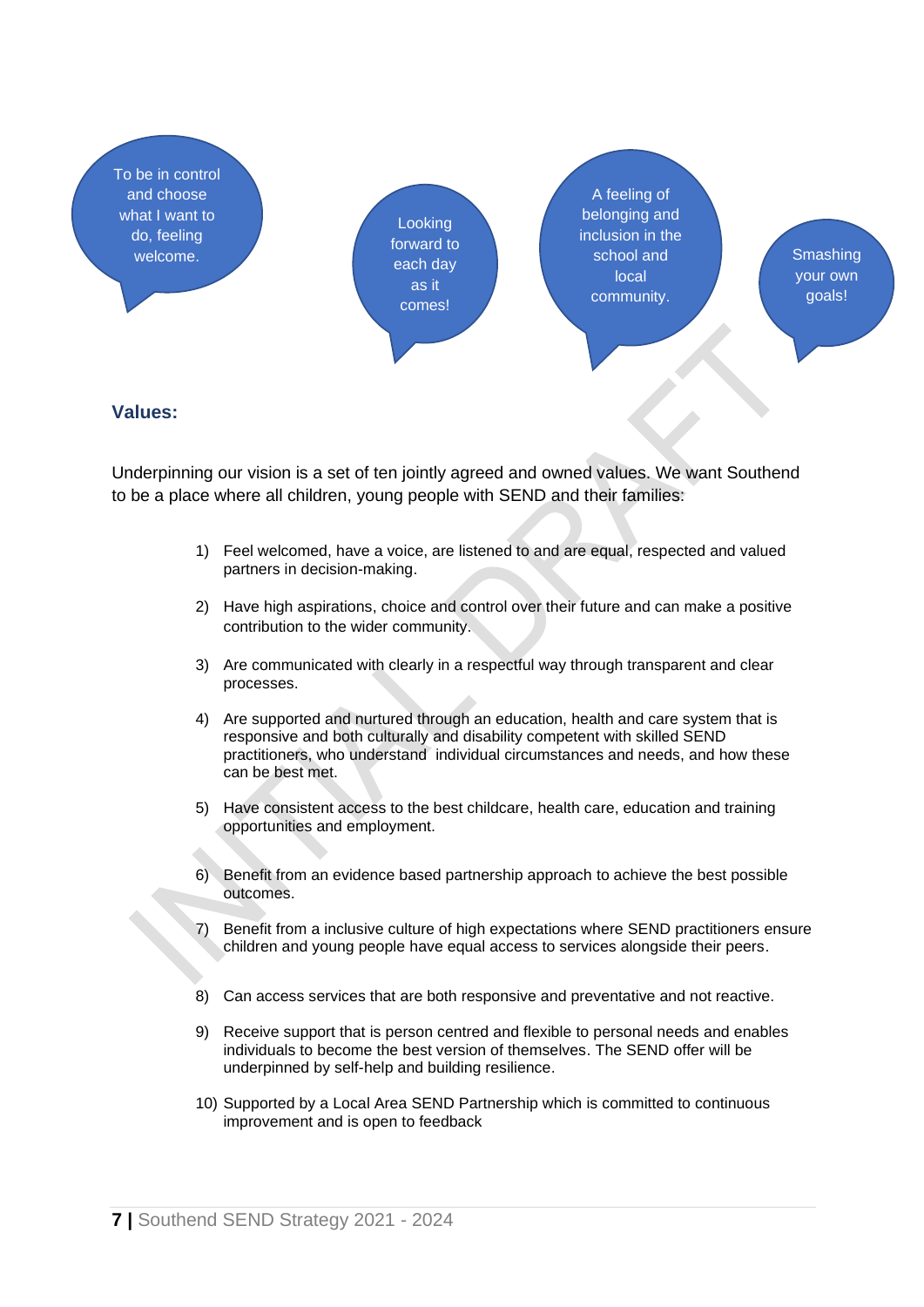### **Five Priorities for children and young people:**

Our five priorities for 2021-2024 focus on how we can improve the lives and life chances of children and young people and their families, supported by actions that the partnership will drive to help deliver these.

### **1. Transitions: Children and young people are prepared and supported to thrive at each change in their lives, helping them to feel secure and confident**

#### **This is important because:**

It means feeling prepared and ready

Change is difficult for most people, but change is part of everyday life so it is important to help children learn how to successfully adapt.

As a SEND partnership we must plan and support children and young people with SEND and their carers so they can be happy and thrive when change occurs. Changes are many and varied but may include a change of worker or service provider, school or setting, into adulthood, or a change specific to their circumstances and needs.

**We will:**

- **Produce a roadmap of what is expected at each stage for key transition points in a child or young persons journey (health, education & social care) – all professionals working towards the same goals and pathway.**
- **Produce best practice guidance detailing shared and minimum expectations for school based transitions for children and young peoplewith and EHCP and SEN Support including those with complex medical conditions.**
- **Work towards a single pupil record so that (where appropriate) information will be available to ensure children, young people and families, do not have to repeat their story and risk or vulnerabilities are mitigated**

### **2. Early Intervention: identification, assessment and effective support are provided at the earliest opportunity**

**Support** means being empowered to do things on my own

#### **This is important because:**

The earlier children and young people's needs are identified, the sooner the right support can be provided. This may prevent or reduce further needs from developing. A key focus for our strategy is how we can get better at providing the right support earlier, and how the identification and assessment of SEND across the partnership can be better coordinated.

**We will:**

• **Start at the earliest opportunity both before and when potential need is identified, we will work together to chart the potential journey for a child.**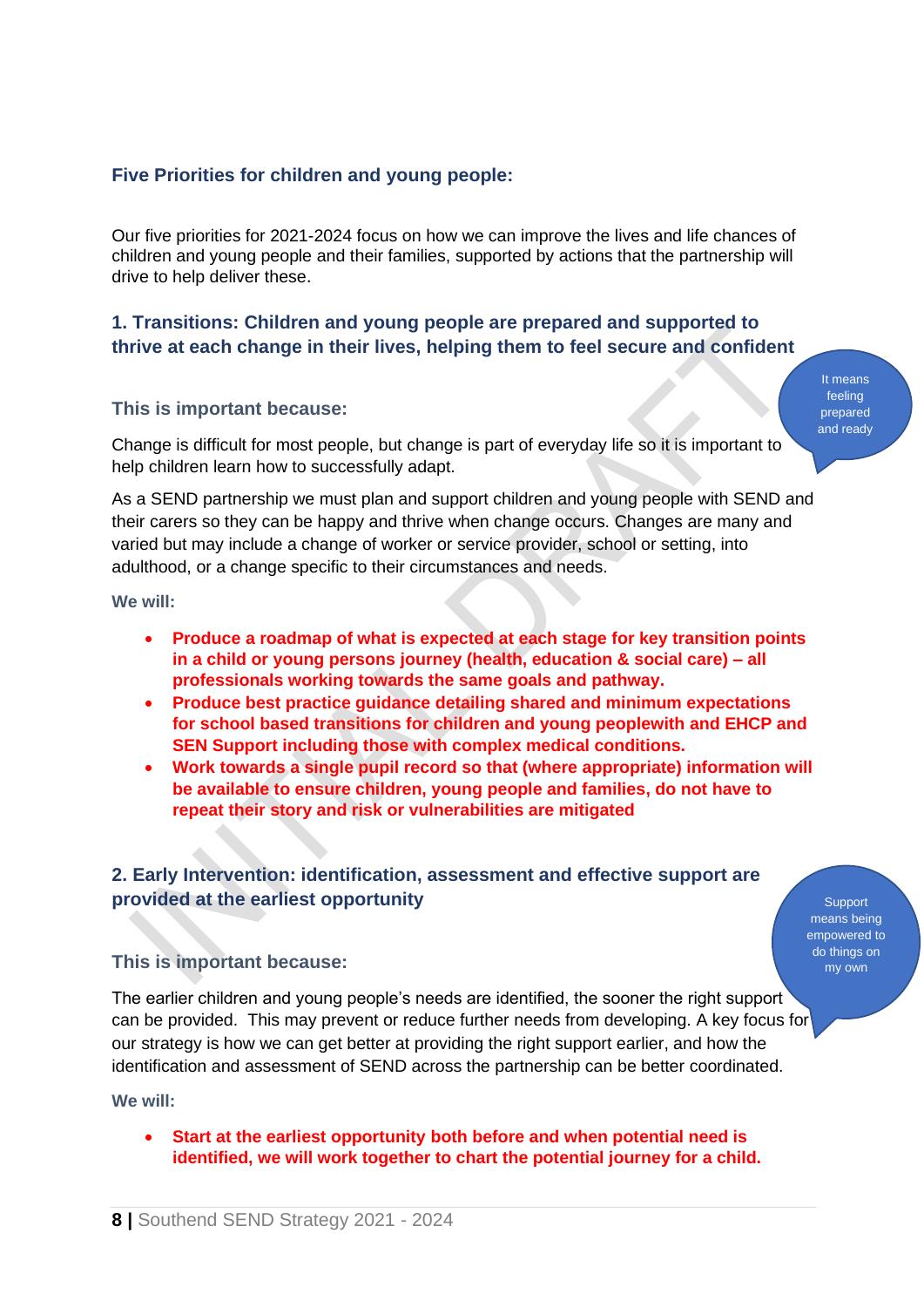- **Positively raise the profile of SEND and celebrate that each child is unique and the only thing that is normal is difference.**
- **Stop the battle, and ensure proactive signposting to appropriate services and support.**
- **Increase the focus on nurture, building towards making Southend a nurturing town, working with all settings/professionals to embed thinking in a nuturing way.**
- **Build resilience in schools to manage challenging behaviours – improve the life chances of young people to prevent escalation to crisis and entering the criminal justice system.**

**3. Good mental health and wellbeing: Children and young people with SEND are happy and thrive within their family, education and social lives. Our strategy will ensure that all CYP with SEND can develop their potential, build strong relationships and contribute to their community.**

I see a counsellor and my music has helped me through my thoughts and feelings.

#### **This is important because:**

Mental Health affects everything at every stage of life, from childhood and adolescence through adulthood. This includes emotional, psychological, and social wellbeing; how children and young people think, feel, and act; helps determine how they handle stress, relate to others, and make choices; feel supported at all stages in their lives and have a positive self-image.

**We will:**

- **Focus on the benefits of positive mental health and emotional wellbeing**
- **Change the language / narrative, it's OK not to be OK – provide different access routes for support including self help**
- **Support the community to be inclusive because inclusive services will improve mental health, provide better support, improve life chances and build confidence.**
- **Build resilience for parents, carers and families to manage challenging behaviour and personalise the offer for families.**
- **Increase training offer to front line practitioners and all that have contact with children and young people so they can identify need when it first arises and appropriately signpost**
- **Improve data collection to support effective commissioning.**

**4. Plans: EHCPs and other plans for children and their families have the young person at the centre, are well co-ordinated, co-produced, timely, and lead to well informed and effective support, which is regularly monitored and reviewed.**

The support I receive is a really big balancing act as it needs to be at the right time in the right way.

**This is important because:**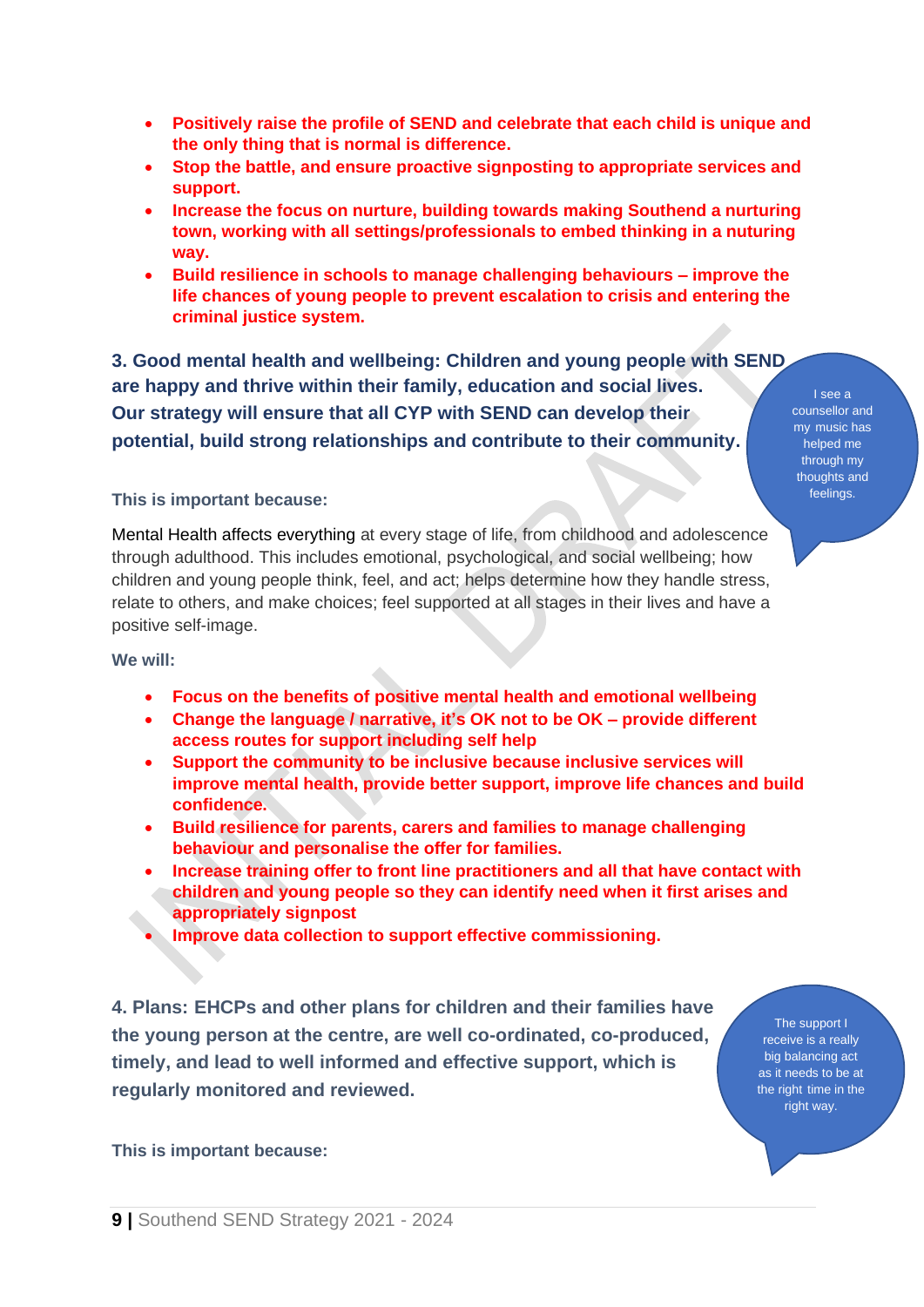We want every child or young person with a plan to feel that their needs are well described and can be easily understood by those who help them. The provision and outcomes in the plan are both relevant and meaningful to each child or young person.

**We will:**

- **Develop a more co-ordinated approach for review and development of plans to ensure a robust, meaningful, aspirational review process for all plans making them an agile living document that continues to grow with the child. We will work with providers to ensure the support detailed in all plans is delivered effictively**
- **Enhance our quality assurance processes around EHCPS to ensure a consistent, person centered approach, unique to each child and young person which raises parental confidence in the quality and impact of plans,**
- **Capture and act upon the voice of the CYP and families at the earliest opportunity to influence and shape plans**

**5.The Local Offer: The Local Offer is a comprehensive, widely and** 

**easily accessible resource that signposts to a range of effective services and high-quality provisions** 

> We need fully accessible sports clubs that are clued up on SEND specifics

#### **This is important because:**

We want to commission or deliver a breadth of high quality provision for all children and young people with SEND. We want to ensure that our Local Offer Website and supporting social media provides swift and easy access to helpful, up to date advice and information about SEND in Southend and the services available.

#### **We will:**

- **Complete a SEND partnership review of specialist provision for Social Emotional and Mental Health, Autism and sensory needs**
- **Develop a communication plan which advertises and promotes the Local Offer to be the 'go to' information source for all children and young people with SEND, their families and SEND professionals.**
- **Finalise the evaluation of the Local Offer Website and deliver improvements. If necessary a new website will be reprocured to ensure that the website is the best it can be.**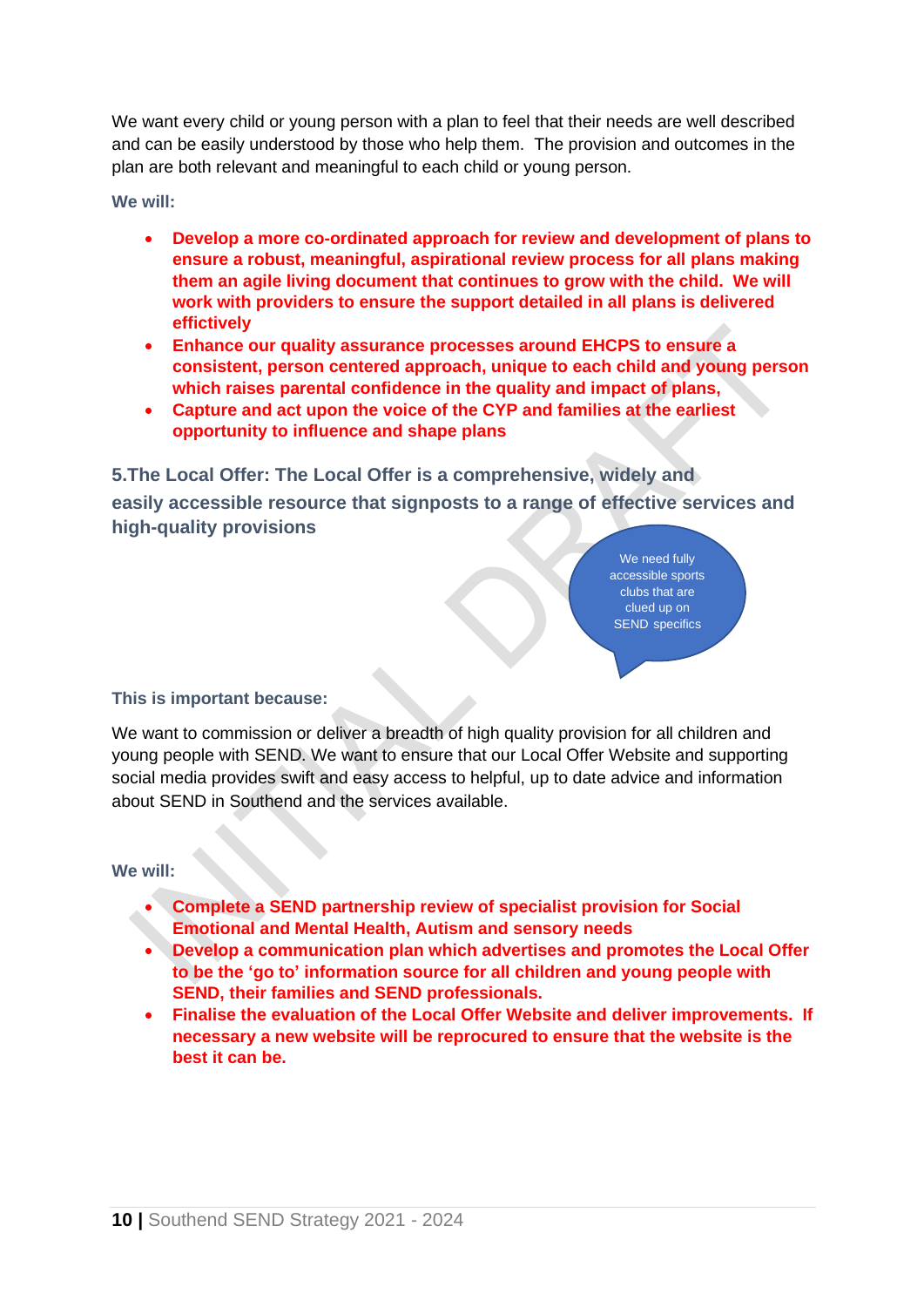# **6. Partnership actions to support effective delivery of our priorities for children and young people**

Achieving our priorities for children and young people will require improvements in how we work together, how we listen and engage, how we communicate and how we understand the quality and effectiveness of our actions.

We identified five partnership actions to drive effective implementation and sustainability of our priorities:

- 1. Increasing the voice and engagement of children and young people with SEND and their families with a specific focus on the children and young people
- 2. Developing our workforce across the partnership to ensure they have the right knowledge, skills and confidence providing opportunities to learn together
- 3. Be the best we can be; focus on quality, impact, innovation and improvement supported by the Quality and Outcomes framework, values, a robust evidence base and effective governance
- 4. Improve communications within the partnership, children, young people and families, professionals, settings and the independent sector are informed, can influence and understand their part in improving life chances and outcomes
- 5. Further improve joint commissioning and effective use of resources

#### **We will:**

- Ensure the voices of children and young people with SEND and their families are recognised, valued, planned and resourced
- Ensure that co-production activity is evident at all stages in the planning, delivery and monitoring of services.
- Set out clearly defined roles for children, young people with SEND and their parents as equal partners in the Southend SEND partnership
- Develop strong feedback mechanisms to ensure that children, young people, parents/carers understand the impact their views, experiences and their engagement is making
- Improve communication within the partnership, professionals and the wider borough so that people are informed, can influence, and understand their part in improving the lives of children and young people and their families.
- We will share information appropriately and ensure it is fully accessible.
- Provide a robust evidence base through our Quality and Outcomes framework
- Scrutinise progress and development activity through the SEND governance structure
- Regularly reflect and take action as necessary.

Our commissioning plans will support the delivery of the priorities in this strategy.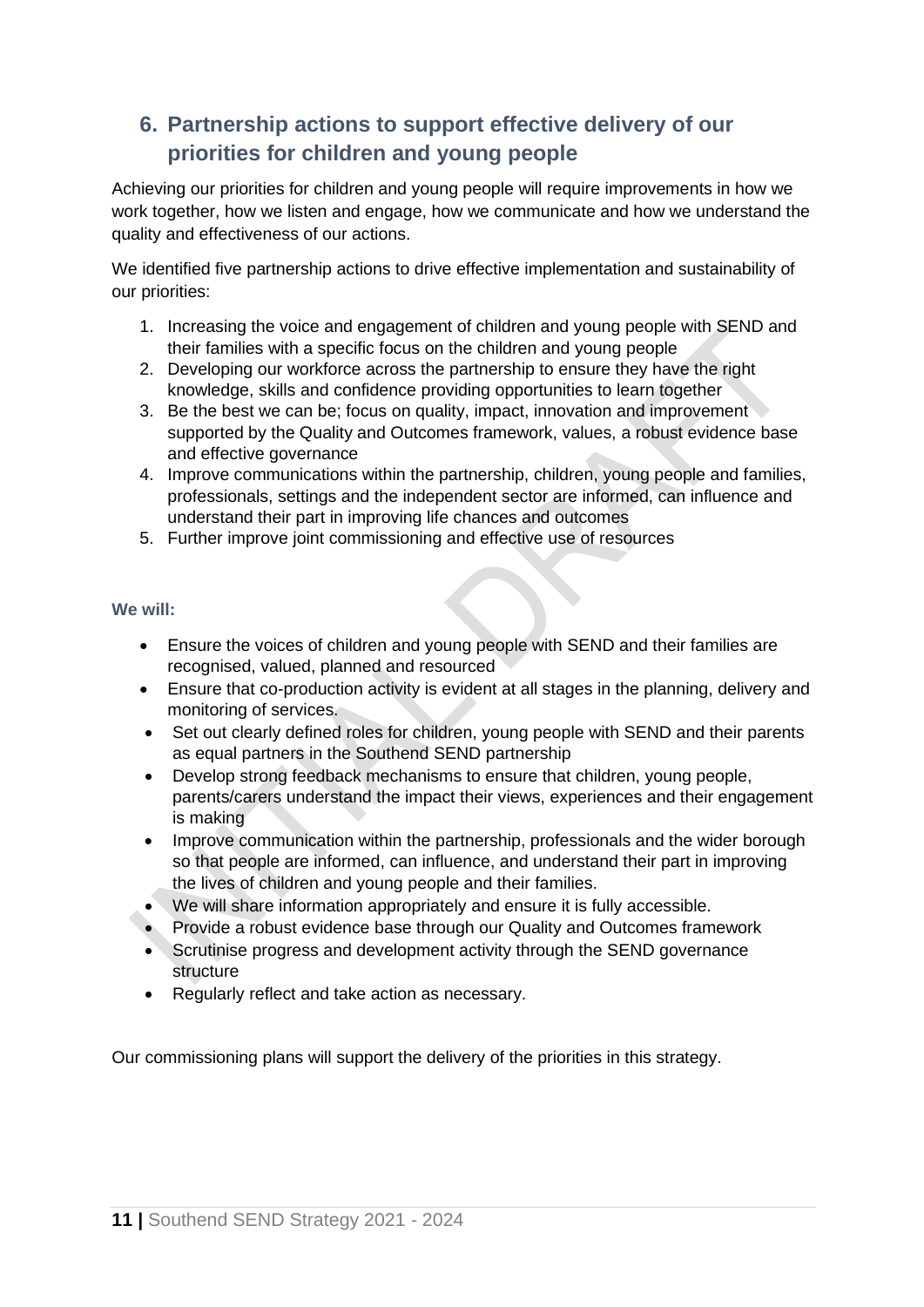# **How we measure progress and impact**

The SEND partnership is accountable for, and will drive this strategy and plan. This overarching strategy is underpinned by an action plan and detailed plans, enabling stakeholders to be informed and also challenge the progress we are making

Progress against the strategy will be monitored at least termly, with scrutiny and challenge from:

- Southend Borough Council Children's Improvement Board
- Health and Wellbeing Board
- Clinical Commissioining Group Governing Body
- Southend Borough Council Scrutiny committee
- SEND Strategic Partnership Board

Our success will be determined by the lived experience of our children, young people and families, therefore in addition we will monitor our impact by:

- Hearing from children and young people and their families
- Working with SSIF to understand whether and how families are seeing the difference.
- Working with youth engagement teams such as SEND Schools Council and Youth Council to hear directly from young people.
- Reviewing feedback from our annual Local Offer survey
- Designing new innovative ways to capture and measure feedback.
- Rigorously reviewing provision arrangements for SEND is Southend schools and settings.

### **Keeping you informed:**

Our strategy will be regularly reviewed and updated in response to feedback from children, young people with SEND and their families. We have therefore created a page dedicated to the strategy on the Local Offer website: [www.livewellsouthend.com/localoffer.](http://www.livewellsouthend.com/localoffer) This will provide progress updates, key documents and an opportunity to feedback, ask questions or make suggestions.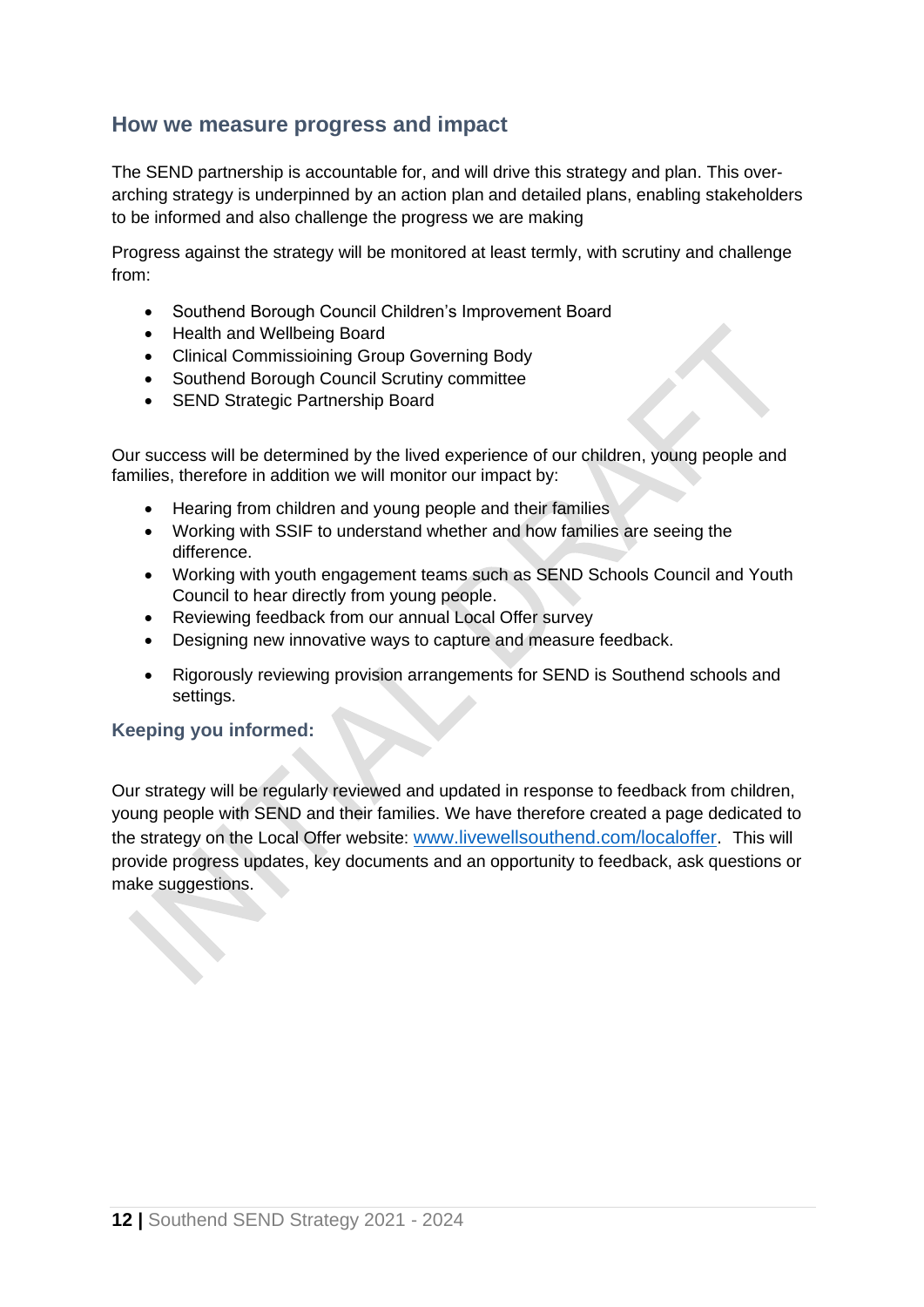*With special thanks to everyone who worked on this strategy, including local authority teams, the Southend NHS Clinical Commissioning Group and other health organisations, SSIF, the children, young people and families who took part in the engagement meetings and online survey, as well as to the elected members of Southend Council and the schools, youth groups and other organisations in Southend who have been involved.*